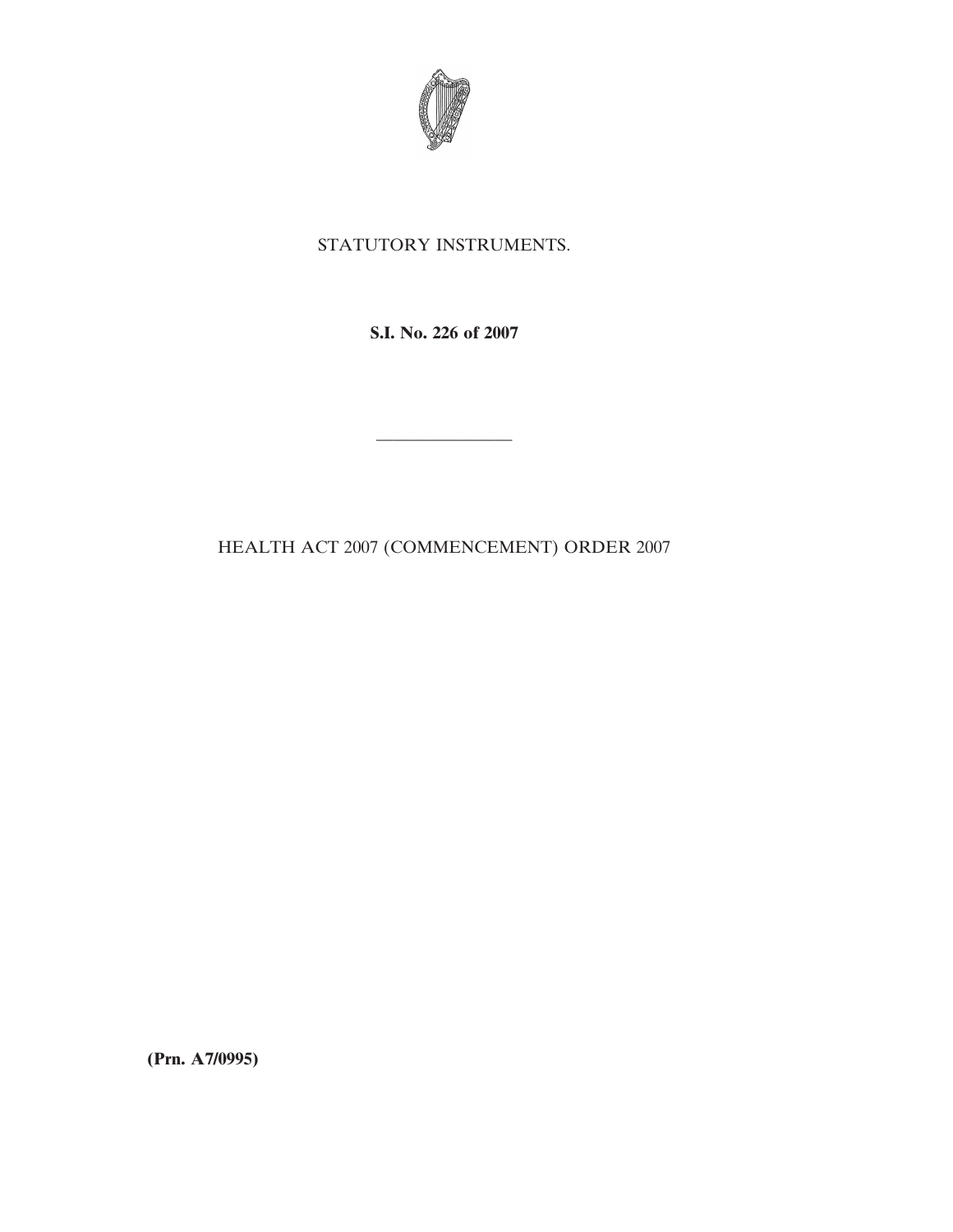## HEALTH ACT 2007 (COMMENCEMENT) ORDER 2007

I, MARY HARNEY, Minister for Health and Children, in exercise of the powers conferred on me by section 3 of the Health Act 2007 (No. 23 of 2007) hereby order as follows:

1. This Order may be cited as the Health Act 2007 (Commencement) Order 2007.

2. The 15th day of May 2007 is appointed as the day on which the following provisions of the Health Act 2007 (No. 23 of 2007) come into operation:

- (*a*) Part 1 (except the definition of "designated centre" in section 2(1) of that Part and except section 2(2) of that Part), Part 2 (except sections 8(1)(*c*) and (*d*), 9 and 11 of that Part), Parts 3 to 6 and Parts 11 and 12;
- (*b*) Sections 40, 43 and 44 of Part 7;
- (*c*) Section 104(2) and (3) of Part 15;
- (*d*) Section 105 of Part 15 (except for the purposes of Part 1 of Schedule 2, itemising certain amendments to the Child Care Act 1991, item 3 of Part 3 of Schedule 2, itemising certain amendments to the Freedom of Information Act 1997, item 1 of Part 4 of Schedule 2, itemising certain amendments to the Health Act 2004 and Part 5 of Schedule 2, itemising certain amendments to the Civil Registration Act 2004);
- (*e*) The following Schedules:
	- (i) Schedule 1 Part 2;
	- (ii) Schedule 2 Part 2;
	- (iii) Schedule 2 Part 3 (except item 3);
	- (iv) Schedule 2 Part 4 (except item 1);
	- (v) Schedule 2 Part 6;
	- (vi) Schedule 2 Part 7.

*Notice of the making of this Statutory Instrument was published in "Iris Oifigiu´il" of* 15*th June*, 2007.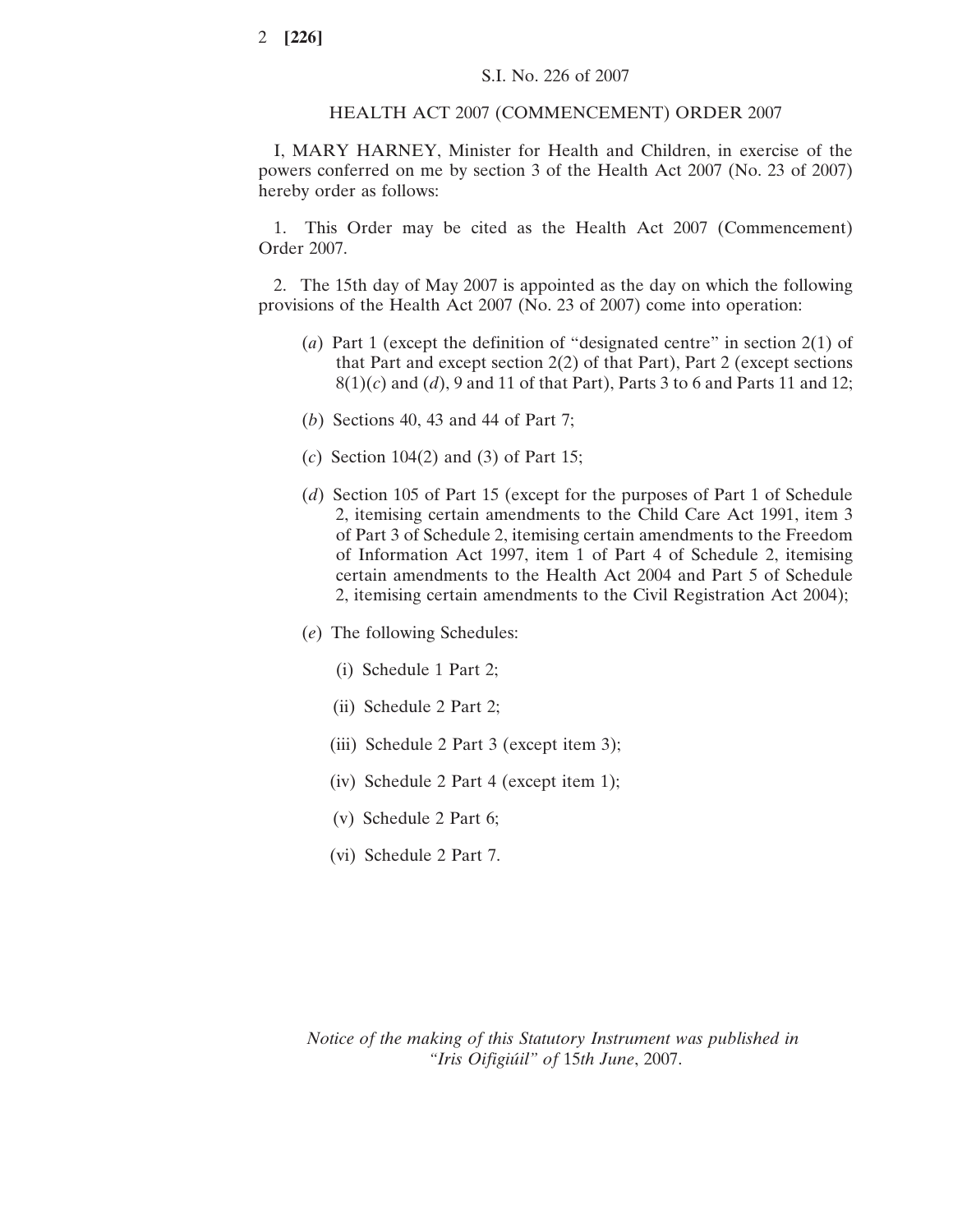

## MARY HARNEY, Minister for Health and Children

## EXPLANATORY NOTE

*(This note is not part of the Instrument and does not purport to be a legal interpretation)*

This Statutory Instrument brings into operation the following provisions of the Health Act 2007 (No. 23 of 2007):

- Part 1 (except the definition of "designated centre" in section 2(1) of that Part and except section  $2(2)$  of that Part), Part 2 (except sections  $8(1)(c)$ ) and (*d*), 9 and 11 of that Part), Parts 3 to 6 and Parts 11 and 12.
- Sections 40, 43 and 44 of Part 7;
- Section  $104(2)$  and  $(3)$  of Part 15;
- Section 105 of Part 15 (except for the purposes as described in Paragraph 2 (*d*) of the Health Act 2007 (Commencement) Order 2007;

These provisions, to be brought into operation on 15 May 2007, will provide for the establishment of the Health Information and Quality Authority and the Office of the Chief Inspector of Social Services and for related matters.

The Health Act 2007 (Commencement) Order 2007 will also bring into operation on 15 May 2007 the specified parts of Schedules 1 and 2 which provide for the following:

- the revocation of the orders establishing the Irish Health Services Accreditation Board and the Interim Health Information and Quality Authority;
- amendments to certain other Acts.